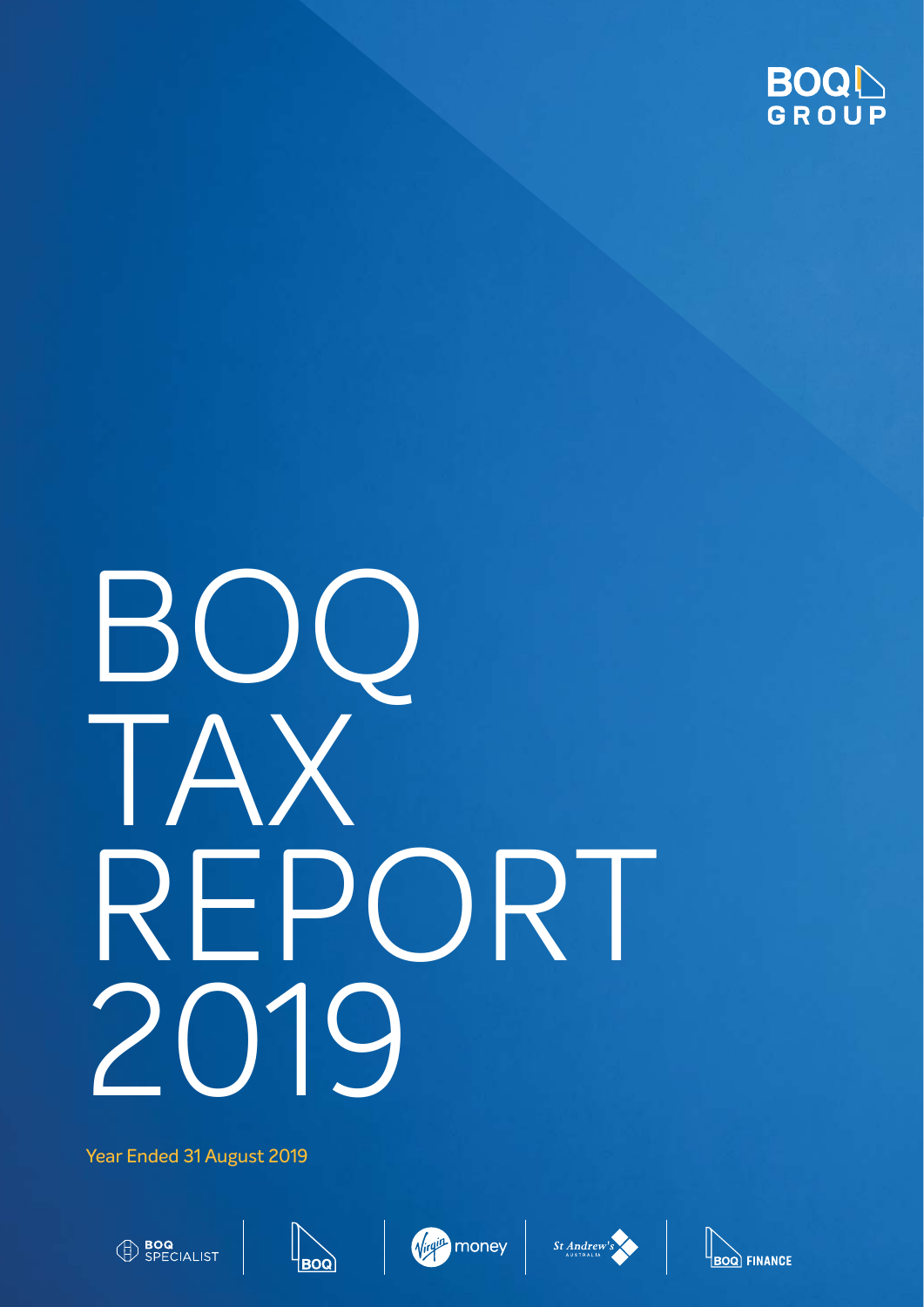| <b>CONTENTS</b>                                    | Page           |
|----------------------------------------------------|----------------|
|                                                    |                |
| <b>Chief Financial Officer's Introduction</b>      | 3              |
| <b>Overview of BOO Group</b>                       | 4              |
| <b>Tax Strategy and Governance</b>                 | $\overline{4}$ |
| Income Taxes Disclosed in BOQ's 2019 Annual Report | 5              |
| <b>ATO Tax Transparency Disclosure</b>             | 5              |
| <b>Taxes Paid and Collected</b>                    | 6              |
| Independent auditor's review report                |                |
|                                                    |                |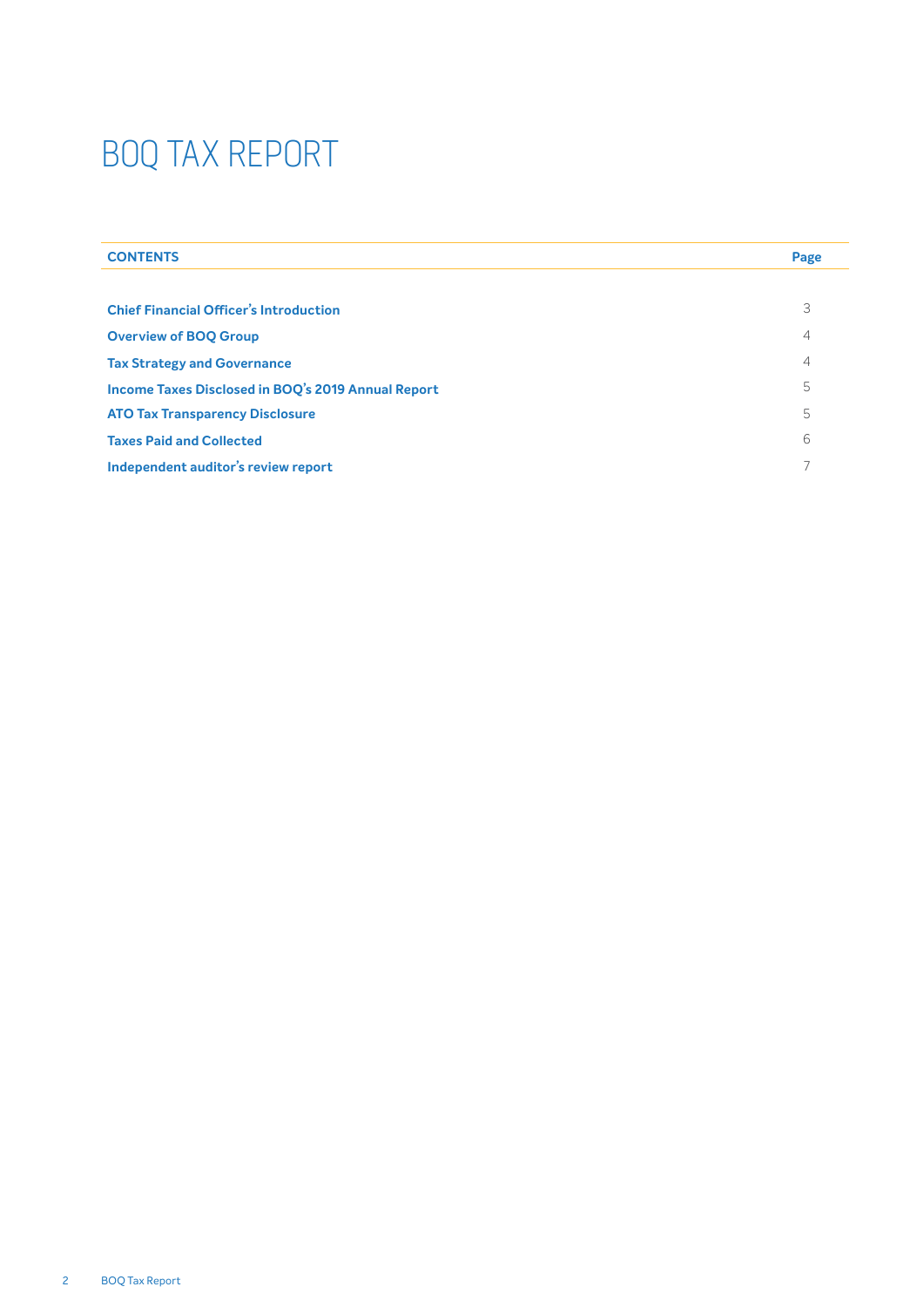## CHIEF FINANCIAL OFFICER'S **INTRODUCTION**

I am pleased to present the Bank of Queensland Limited (BOQ or BOQ Group) Tax Report for the year ended 31 August 2019. This Tax Report is published on a voluntary basis and meets the requirements set out in the Australian Board of Taxation's Voluntary Tax Transparency Code.

BOQ is a supporter of tax transparency, and prides itself on having open and honest relationships with the tax regulators in all jurisdictions in which it operates. BOQ takes its tax compliance responsibilities seriously and has policies and procedures in place to ensure that all tax obligations are satisfied in a lawful manner.

BOQ makes a wide range of tax-related payments to tax authorities in Australia and New Zealand (NZ). In addition to income tax, BOQ is also subject to fringe benefits tax (FBT), goods and services tax (GST) and payroll tax. BOQ also collects and pays 'pay as you go' (PAYG) taxes on behalf of its employees. Stamp duty and withholding taxes are also collected and paid on behalf of customers and investors.

In the 2019 financial year, BOQ paid \$169 million in taxes and collected \$242 million in taxes (refer to Page 6 for composition). BOQ's tax expense for accounting purposes of \$137 million represents an effective tax rate of 31.5%.

Consistent with prior years, the BOQ effective tax rate remains above the corporate tax rate of 30% largely as a result of capital note distributions, which are treated as non-deductible distributions for tax purposes.

As a financial institution, a number of BOQ's products are classified as input taxed supplies (e.g. deposit accounts and loans) for GST purposes. As a result, GST is not included in amounts charged to customers (e.g. fees and interest) and BOQ is unable to recover input tax credits for the GST included in the price of purchases related to making these input taxed supplies. BOQ also makes supplies that are taxable (subject to GST). BOQ can recover the full amount of GST incurred on inputs related to taxable supplies. As a result of the mix of BOQ's business operations, GST is ordinarily a cost borne by BOQ. In 2019, BOQ incurred \$24 million of GST that it was unable to recover.

In addition, for the personal income tax year ended 30 June 2019, \$74 million of PAYG withholding taxes were remitted to the Australian Taxation Office (ATO) on behalf of BOQ employees.

This report provides the following information in relation to BOQ:

- Overview of BOO Group:
- Tax strategy and governance;
- Income taxes disclosed in BOQ's 2019 Annual Report;
- ATO tax transparency disclosure; and
- Taxes paid and collected.

The information in this report is in addition to information published in the BOQ 2019 Annual Report which was prepared in accordance with Australian Accounting Standards and complies with the International Financial Reporting Standards.

Eiven Statts d

**Ewen Stafford Chief Financial Officer and Chief Operating Officer 7 April 2020**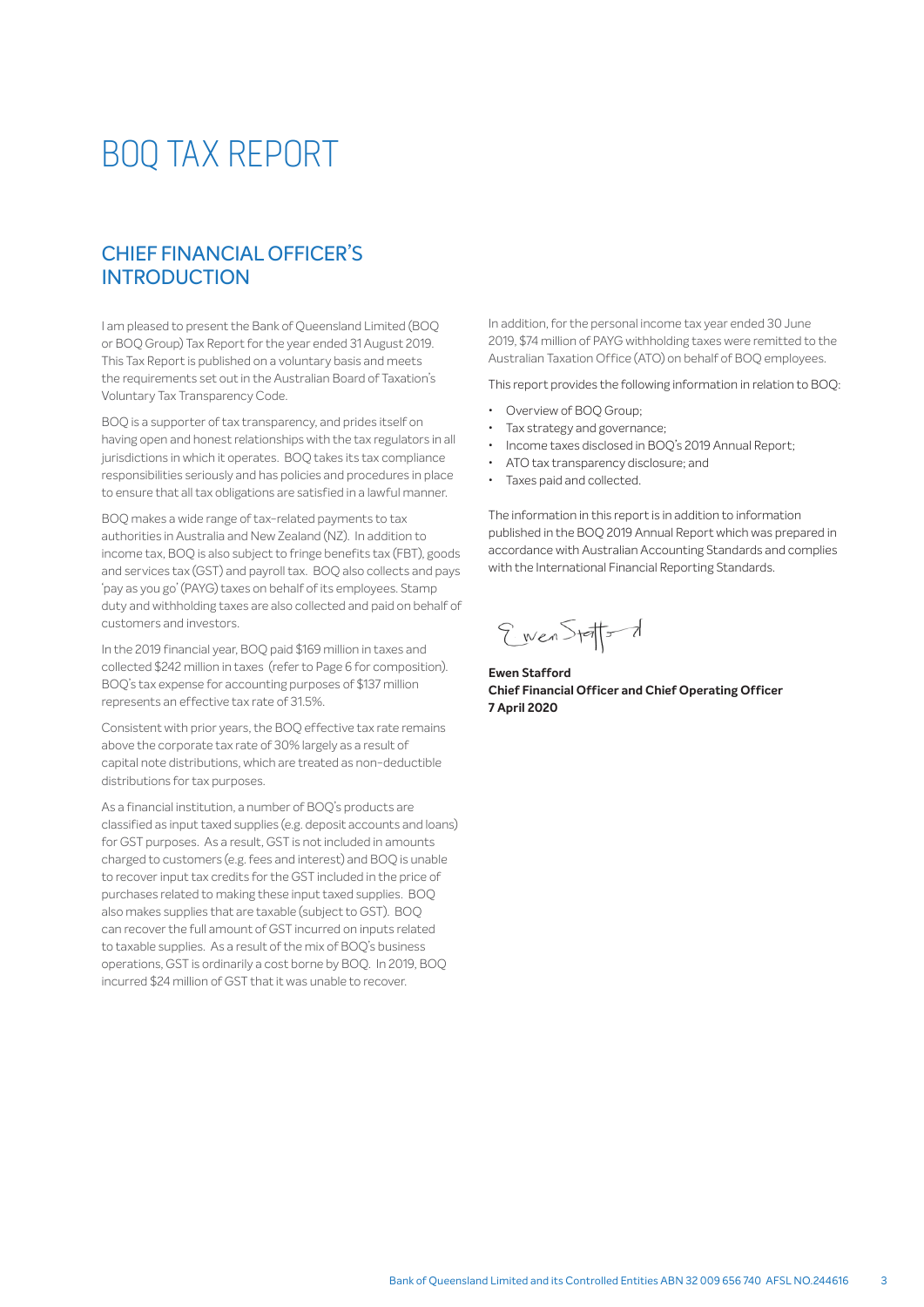## OVERVIEW OF BOQ GROUP

BOQ is a full service financial institution, listed on the Australian Securities Exchange (ASX), regulated by the Australian Prudential Regulation Authority (APRA) as an authorised deposit-taking institution. BOQ has grown from being the first Permanent Building Society in Queensland in 1874 to the current day network of retail branches and other points of presence spanning every state and territory in Australia.

BOQ's main operations include – as a retail and business bank – taking deposits from customers, and providing loan facilities to borrowers, as well as the provision of equipment finance and insurance. The majority of BOQ's profits are earned within Australia. BOQ also earns profits in NZ although the contributions are not material. BOQ books profits and pays tax in the jurisdiction where the service is provided to the customer. BOQ does not provide any services to customers or have profits in any jurisdictions outside of Australia and NZ.

For Australian tax purposes, BOQ has elected to form an income tax consolidated group (the BOQ Tax Consolidated Group). The BOQ Tax Consolidated Group is made up of Bank of Queensland Limited (as the Head Company of the BOQ Tax Consolidated Group) and its wholly owned Australian subsidiaries. For income tax purposes, the members of the BOQ Tax Consolidated Group are treated as if they were a 'single taxpayer'.

BOQ generates franking credits in Australia in respect of income tax paid by the BOQ Group. These franking credits are passed on to shareholders in the form of franked dividends. Historically, dividends on ordinary shares and distributions on capital notes paid by BOQ have been fully franked.

BOQ employs over two thousand people in Australia and manages the employment related taxes in respect of these employees.

As at 31 August 2019 BOQ had two NZ subsidiary companies (one of which is dormant) and one NZ branch. These NZ entities are subject to the NZ tax regime. Profits of the NZ entities are taxed at the NZ corporate tax rate of 28% (as compared to the Australian corporate tax rate of 30%). BOQ has minor cross border charges related to management services and interest that are immaterial to BOQ's operations. From FY17, Country-by-Country (CbC) reporting applied to the BOQ Group.

## TAX STRATEGY AND GOVERNANCE

BOQ's tax strategy is focused on integrity, compliance, certainty and maximising shareholder value.

This strategy is implemented through BOQ's Tax Risk Management Policy (TRM Policy). The TRM Policy is approved by the Board of Directors and is subject to annual review. The TRM Policy outlines the following governance parameters that are to be followed at all times:

- The commercial, social and customer-focused objectives of the BOQ Group are of the highest priority, and all tax planning and advice is to be undertaken in this context and with regard to these goals;
- The BOQ Group is committed to being a responsible corporate taxpayer in complying with all laws in respect of taxation applicable to the BOQ Group's business operations;
- The integrity of the BOQ Group, and both the financial and non-financial impacts of decisions are to be considered when assessing tax positions and strategies;
- The BOQ Group has an obligation to pay the legally correct amount of taxes due, as established by the laws in the jurisdictions in which it operates. This includes an obligation to lodge returns and pay taxes on time;
- The BOQ Group seeks to achieve certainty relating to all tax positions adopted, however acknowledges that this may not always be possible. All tax positions adopted by the BOQ Group are to be no less than "reasonably arguable". However, it is the preference of the Board that significant tax positions adopted generally carry a higher level of certainty than "reasonably arguable", and the usual standard to be applied would be that the tax position has a high degree of probability of withstanding challenge; and
- The BOQ Group will not enter into artificial or contrived arrangements to achieve a tax benefit.

In accordance with the TRM Policy, BOQ undertakes regular reviews and testing of tax governance and controls, consistent with the broader BOQ Group operational risk framework.

BOQ has developed an open, honest and professional relationship with the ATO. This has been achieved by proactively engaging the ATO to discuss key tax issues and seeking private binding rulings on material tax issues that are considered uncertain. As the BOQ Group is a large taxpayer, the ATO has undertaken various tax risk and assurance reviews including a Streamlined Assurance Review. BOQ has approached these reviews in an open, cooperative and professional manner.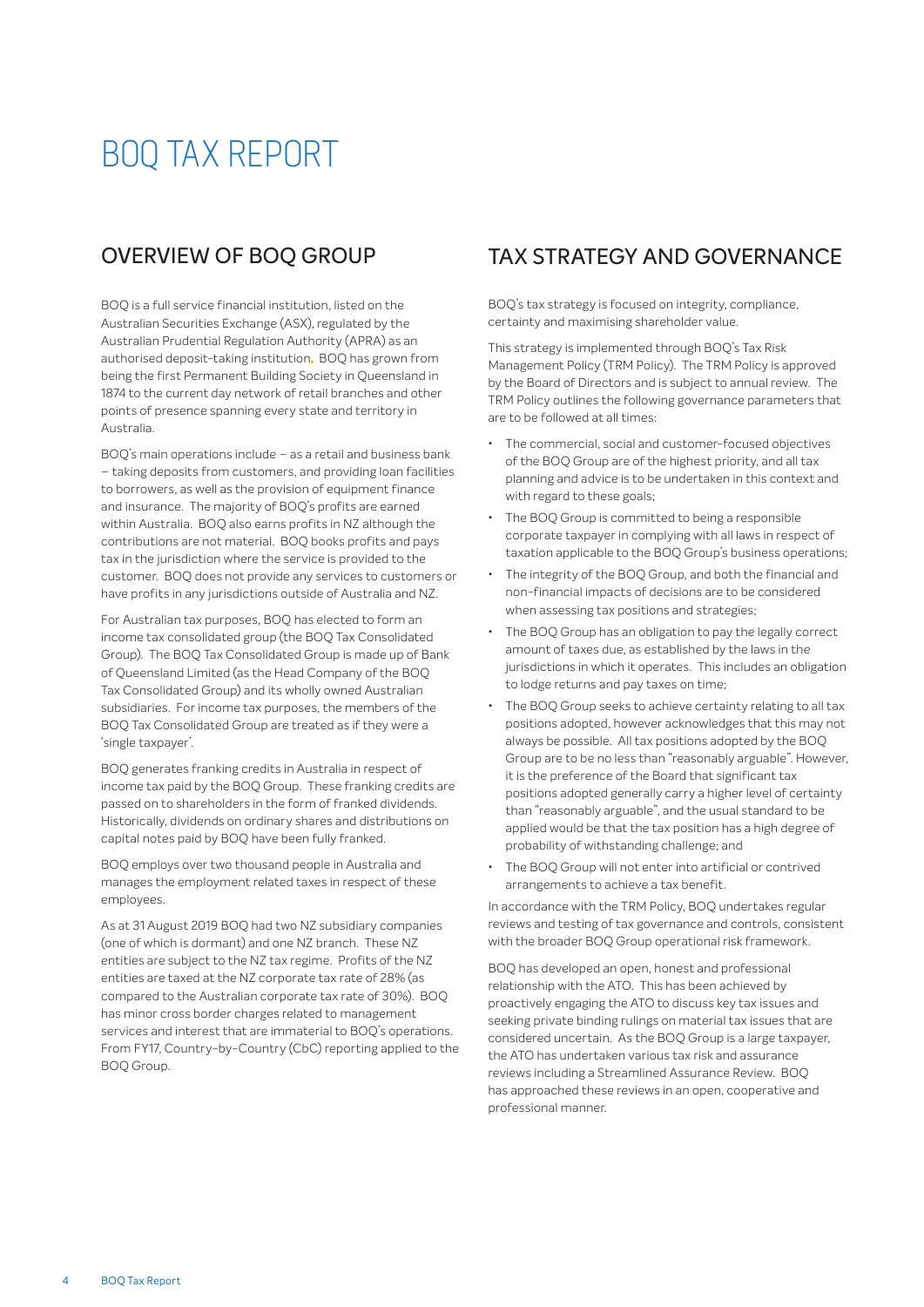## INCOME TAXES DISCLOSED IN BOQ'S 2019 ANNUAL REPORT

BOQ reported income tax expense of \$137 million in the 2019 financial year. BOO's effective tax rate of 31.5% for the 2019 financial year has been calculated by dividing BOQ's income tax expense by the statutory accounting profit before income tax. The primary drivers of BOQ's income tax expense and effective tax rate are as follows:

| Reconciliation of statutory accounting profit to Income tax expense | %     | \$m   |
|---------------------------------------------------------------------|-------|-------|
| Profit before income tax                                            |       | 435.0 |
| Tax using BOQ's statutory tax rate <sup>1</sup>                     | 30.0  | 130.5 |
| Capital note distributions <sup>2</sup>                             | 1.4   | 6.0   |
| Amortisation – Customer related intangibles and brands <sup>3</sup> | 0.2   | 0.8   |
| Other items                                                         | (0.1) | (0.3) |
| Total income tax expense                                            | 31.5  | 1370  |

Income tax expense is an accounting concept which represents the amount of income tax accrued for accounting purposes. Income tax expense includes both current and deferred tax (i.e. tax that will be paid / received in a later income year). As a result, there will usually be differences between the income

tax expense and the amount of tax paid for the period to the relevant tax authorities.

The primary differences between BOQ's income tax expense and the amount of income tax paid by BOQ for the 2019 financial year are as follows:

| Reconciliation of Income tax expense to Income tax paid |      |
|---------------------------------------------------------|------|
| Income tax expense                                      |      |
| Leasing adjustment <sup>4</sup>                         | (3)  |
| Movement in provisions for impairment                   | 6    |
| Movement in accruals and other provisions               | (10) |
| Income tax paid                                         | 130  |

### **Notes**

- Note 1 Australian statutory tax rate is 30%.
- Note 2 Capital Notes are treated as equity instruments for tax purposes. As a result, distributions are not deductible.
- Note 3 Accounting amortisation of customer related intangibles and brands are not deductible.

## ATO TAX TRANSPARENCY **DISCLOSURE**

Each year the ATO publishes information about the tax affairs of of public companies with a total income of \$100 million or more.

 Note 4 – The leasing adjustment relates predominately to differences between the tax and accounting treatment of finance leases. For tax purposes, BOQ is required to treat all lease payments as assessable and is eligible to claim depreciation deductions in relation to the leased assets.

As BOQ is one of those companies, the ATO is expected to publish the following information about BOQ for the year ended 31 August 2019 in December 2020.

| 2,190.1 |
|---------|
| 430.3   |
| 128.2   |
|         |

Tax payable disclosed by the ATO will be equal to the Australian corporate income tax paid by the BOQ Group.

This differs from the total income tax amount in the BOO Annual Report as a result of corporate income tax paid in NZ.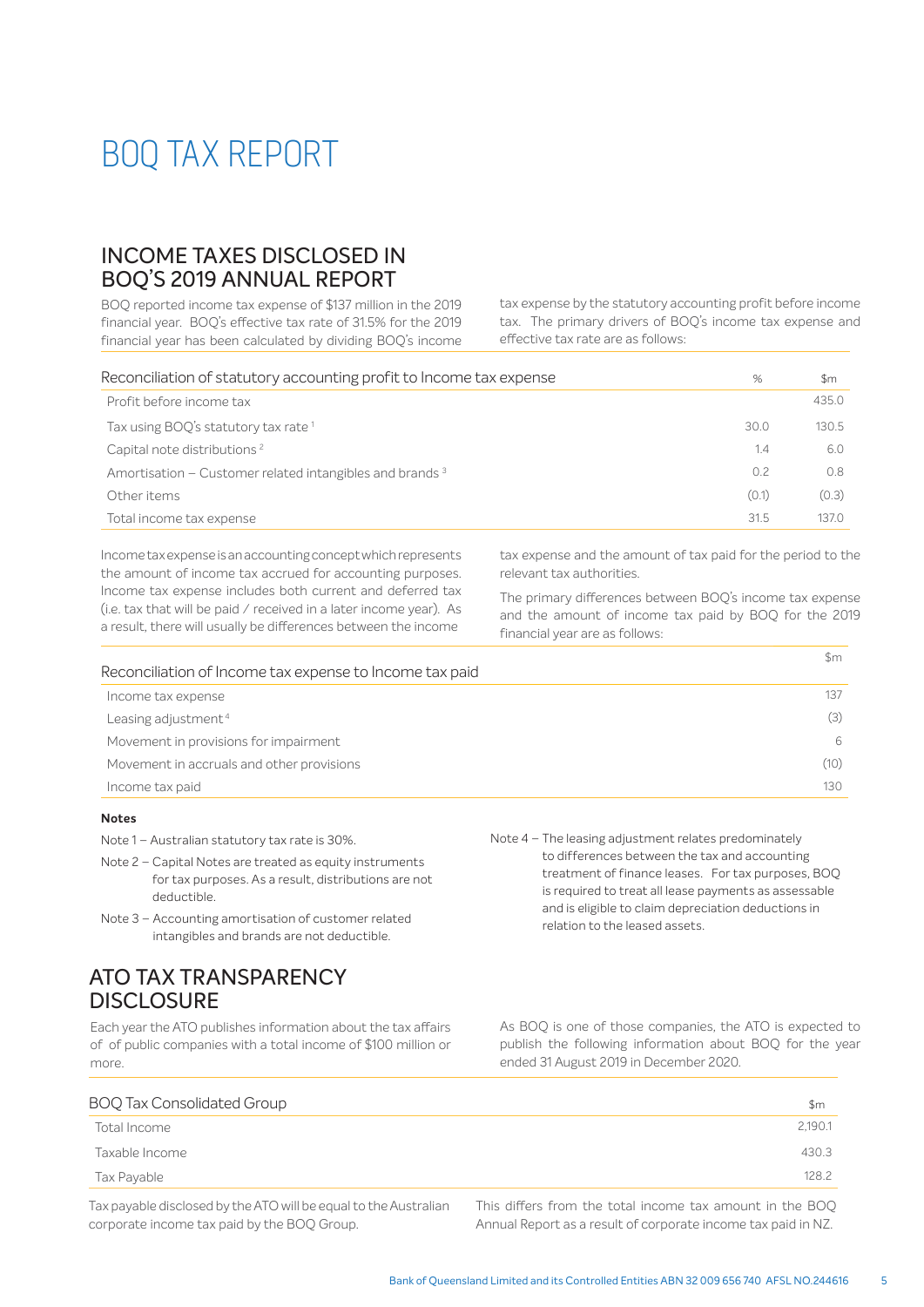## TAXES PAID AND COLLECTED

The tables below illustrate the types of taxes paid and collected by the BOQ Group in the 2019 financial year to the

Australian (Federal and State) and NZ tax authorities. The majority of BOQ's operations are in Australia.

#### Taxes paid by the BOQ Group

| Corporate income tax <sup>1</sup> | Employer / payroll<br>taxes <sup>2</sup> | Indirect taxes net of<br>recoveries <sup>3</sup> | Total taxes paid |
|-----------------------------------|------------------------------------------|--------------------------------------------------|------------------|
| $\mathsf{Sm}$                     | Sm                                       | \$m                                              | \$m              |
| 128                               |                                          | 24                                               | 153              |
| $\qquad \qquad$                   | 14                                       | $\hspace{0.1mm}-\hspace{0.1mm}$                  | 14               |
|                                   | $\overline{\phantom{a}}$                 | $\sim$                                           |                  |
| 130                               | 15                                       | 24                                               | 169              |
|                                   |                                          |                                                  |                  |

#### Taxes collected by the BOQ Group

| Tax Authority   | Employee taxes<br>remitted <sup>5</sup> | GST collected <sup>6</sup> | Withholding taxes <sup>7</sup>  | Total taxes collected |
|-----------------|-----------------------------------------|----------------------------|---------------------------------|-----------------------|
|                 | $\mathsf{Sm}$                           | \$m                        | \$m                             | $\mathsf{Sm}$         |
| Australia       | 74                                      | 155                        |                                 | 233                   |
| NZ <sup>4</sup> | $\hspace{0.1mm}-\hspace{0.1mm}$         | q                          | $\hspace{0.1mm}-\hspace{0.1mm}$ | q                     |
| Total           | 74                                      | 164                        |                                 | 242                   |

#### Notes

- Note 1 Corporate income tax relates to the year ended 31 August 2019, the relevant return period for the BOQ Group income tax returns in both Australia and New Zealand.
- Note 2 Consists of payroll and FBT taxes paid resulting from BOQ's role as an employer. Figures represent payroll tax for the 30 June 2019 year and FBT for the 31 March 2019 year which are the relevant annual return periods for those taxes.
- Note 3 Consists of GST which cannot be recovered from the ATO.
- Note 4 NZ taxes paid have been presented in Australian dollars using the conversion rate at 31 August 2019. Where NZ taxes paid are below \$500,000, the amount has been rounded down to nil.
- Note 5 Consists of PAYG withholding taxes collected on behalf of employees and paid by BOQ for the 30 June 2019 year which is the relevant annual return period for PAYG.
- Note 6 Consists of GST paid by BOQ Group customers and remitted to the relevant Tax Authority as GST payable.
- Note 7 Predominately consists of amounts withheld from customers where they have not quoted a tax file number (TFN) or Australian business number (ABN) or informed the BOQ Group that they are exempt from quoting either a TFN or ABN.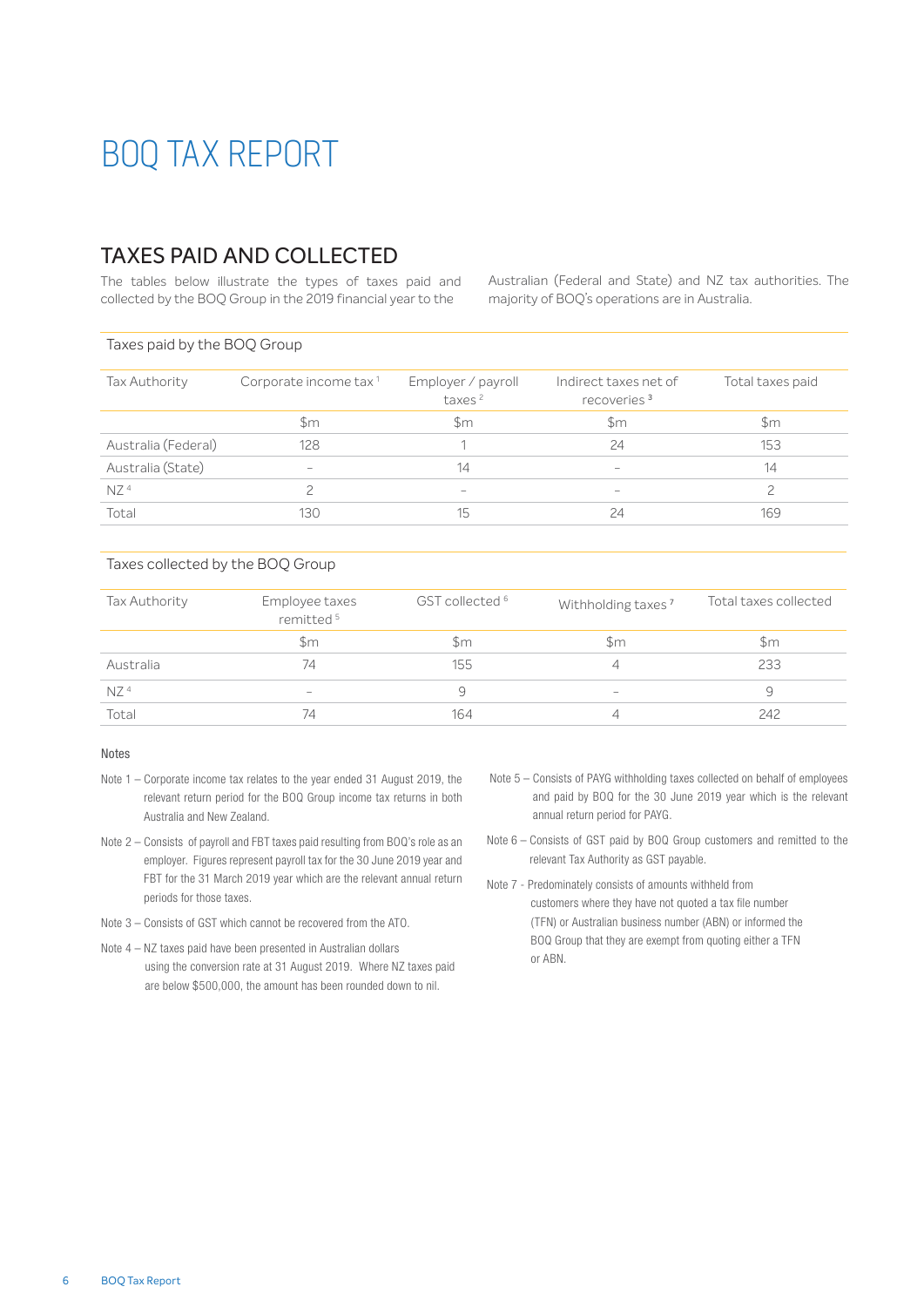

# Independent Auditor's Review Report

To the Directors of Bank of Queensland Limited

#### **Conclusion**

We have reviewed the tables presented in sections *Income Taxes Disclosed in BOQ's 2019 Annual Report* and *ATO Tax Transparency Disclosure* (page 5) and *Taxes Paid and Collected* (page 6) (the Tables) of Bank of Queensland Limited's (BOQ) Tax Report for the year ended 31 August 2019 (the BOQ Tax Report).

Based on our review, which is not an audit, nothing has come to our attention that causes us to believe that the Tables of the BOQ Tax Report do not present fairly, in all material respects, in accordance with the basis of preparation set out in the notes to sections *Income Taxes Disclosed in BOQ's 2019 Annual Report* and *Taxes Paid and Collected* (page 6).

**Emphasis of matter – basis of preparation and matters relating to the electronic publication of the reviewed BOQ Tax Report** 

We draw attention to the notes to the Tables described in sections *Income Taxes Disclosed in BOQ's 2019 Annual Report* and *Taxes Paid and Collected* (page 6) of the BOQ Tax Report, which describes the Basis of Report Preparation. The BOQ Tax Report has been prepared to assist the Directors of BOQ in meeting the reporting principles of the Voluntary Tax Transparency Code (TTC). As a result, the BOQ Tax Report and this Auditor's Report may not be suitable for another purpose. Our conclusion is not modified in respect of this matter.

Our report is intended solely for the Directors of BOQ and should not be distributed to or used by parties other than the Directors of BOQ. We disclaim any assumption of responsibility for any reliance on this report, or on the BOQ Tax Report to which it relates, to any person other than the Directors of BOQ or for any purpose other than that for which it was prepared.

This review conclusion relates to the Tables of the BOQ Tax Report included on BOQ's website. The Company's directors are responsible for the integrity of BOQ's website. We have not been engaged to report on the integrity of BOQ's website. The review conclusion refers only to the subject matter described above. It does not provide a conclusion on any other information which may have been hyperlinked to/from these statements. If users of the BOQ Tax Report are concerned with the inherent risks arising from publication on a website, they are advised to refer to the hard copy of the reviewed BOQ Tax Report to confirm the information contained in this website version of the BOQ Tax Report. Our conclusion is not modified in respect of this matter.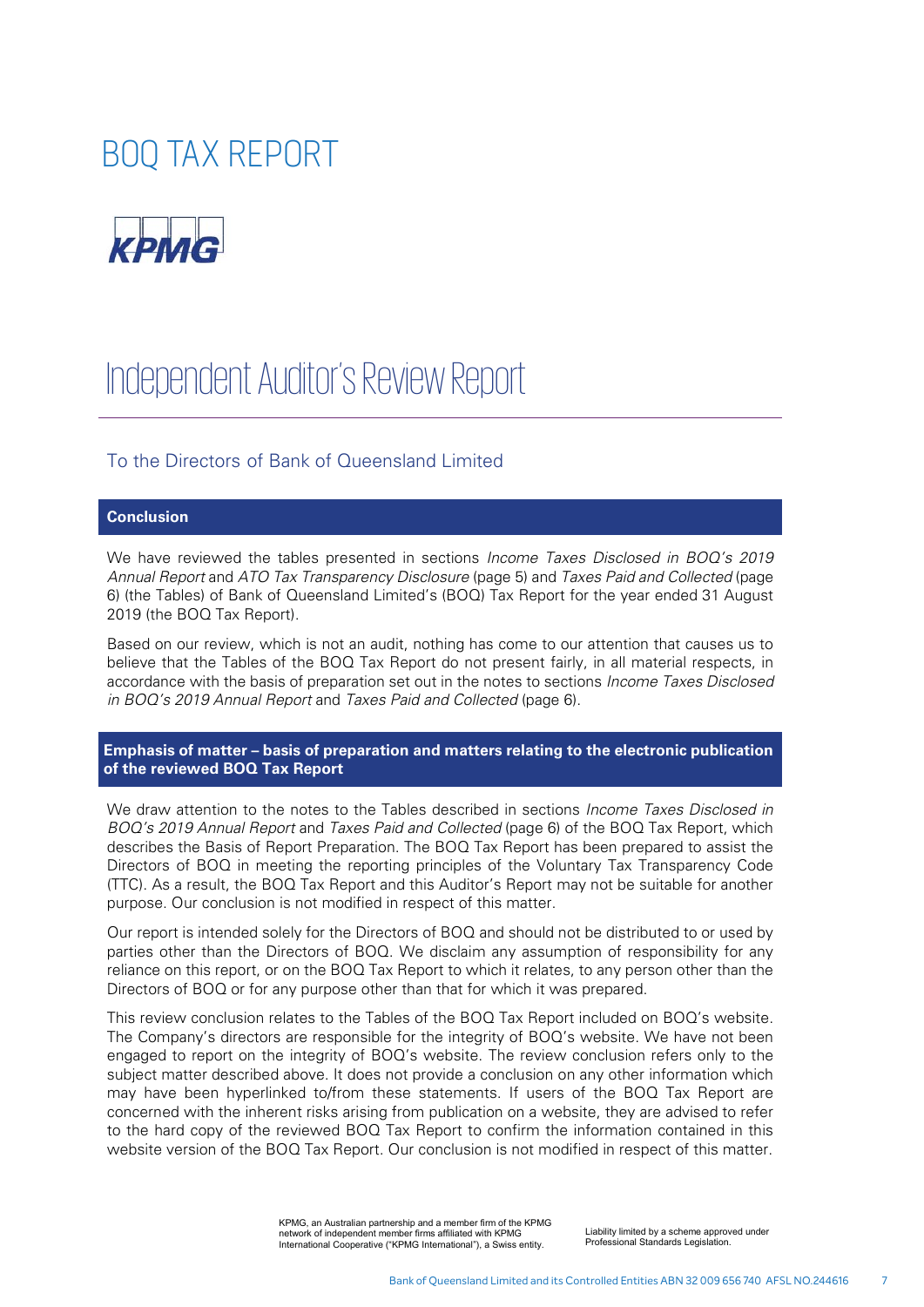

#### **Management's responsibility for the BOQ Tax Report**

The Directors and Management of BOQ are responsible for the preparation of the Tables in accordance with the notes to the Tables described in sections *Income Taxes Disclosed in BOQ's 2019 Annual Report* and *Taxes Paid and Collected* (page 6) of the BOQ Tax Report. This responsibility includes establishing and maintaining internal control relevant to the preparation of the Tables that is free from material misstatement whether due to fraud or error.

#### **Auditor's responsibility for the review of the BOQ Tax Report**

Our responsibility is to express a conclusion on the Tables presented in the BOQ Tax Report in order to state whether, on the basis of the procedures described, we have become aware of anything that has come to our attention that causes us to believe that the BOQ Tax Report does not present fairly, in all material respects in accordance with the basis of preparation set out in the notes.

We conducted our review in accordance with *Standard on Review Engagements* ASRE 2405 *Review of Historical Information Other than a Financial Report* and other auditing standards applicable to a review engagement. A review of the BOQ Tax Report consists of making enquiries, primarily of the persons responsible for financial and accounting matters, and applying analytical and other review procedures. A review is substantially less in scope than an audit conducted in accordance with *Australian Auditing Standards* and consequently does not enable us to obtain assurance that we would become aware of all significant matters that might be identified in an audit. Accordingly, we do not express an audit opinion.

ASRE 2405 requires us to comply with the independence and other relevant ethical requirements of the *Code of Ethics for Professional Accountants* issued by the Accounting Professional and Ethical Standards Board.

KPMG

KPMG Brisbane 7 April 2020